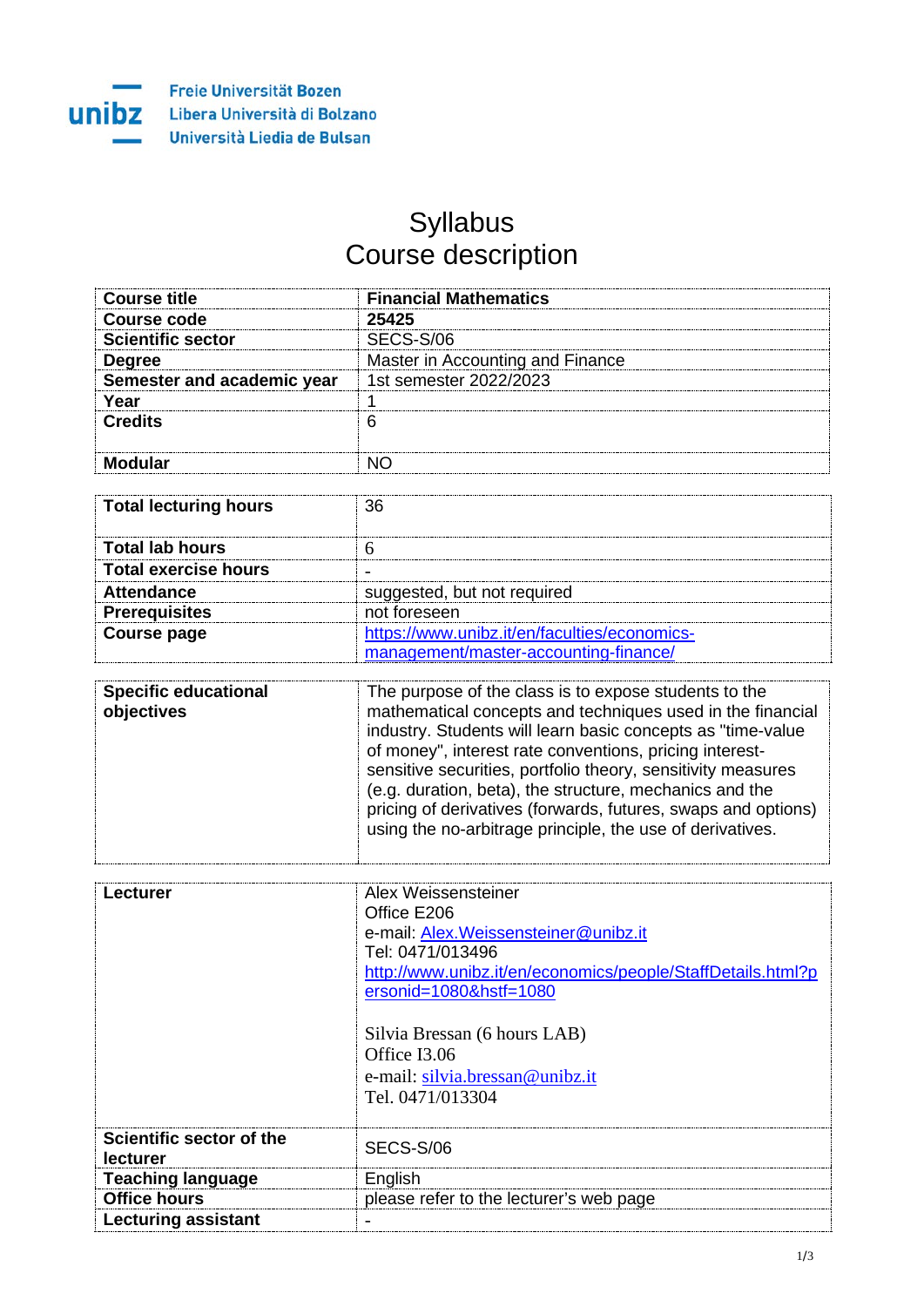

| <b>Teaching assistant</b> |                                                                                                                                                                                                                                                                                                                                                                                                                                                                                                                                                                                                                                                                                                                                                                                                                                                                                                                                                                                                                                                                                                                                                                        |
|---------------------------|------------------------------------------------------------------------------------------------------------------------------------------------------------------------------------------------------------------------------------------------------------------------------------------------------------------------------------------------------------------------------------------------------------------------------------------------------------------------------------------------------------------------------------------------------------------------------------------------------------------------------------------------------------------------------------------------------------------------------------------------------------------------------------------------------------------------------------------------------------------------------------------------------------------------------------------------------------------------------------------------------------------------------------------------------------------------------------------------------------------------------------------------------------------------|
| <b>Office hours</b>       |                                                                                                                                                                                                                                                                                                                                                                                                                                                                                                                                                                                                                                                                                                                                                                                                                                                                                                                                                                                                                                                                                                                                                                        |
| List of topics covered    | Time value of money, interest rate markets and conventions,<br>pricing of bonds, duration and convexity, interest rate term<br>structure determination and yield spreads, mechanics of<br>forward and future markets; determination of forward and<br>future prices; swaps; mechanics of option markets; trading<br>strategies involving options; binomial trees; Wiener<br>processes; Black-Scholes-Merton model; options on stock<br>indices, currencies, and futures; the Greek letters; volatility<br>smile.                                                                                                                                                                                                                                                                                                                                                                                                                                                                                                                                                                                                                                                       |
| <b>Learning outcomes</b>  | Knowledge and understanding:<br>Knowledge of the major financial instruments and<br>how to price them. Understand the principle of<br>diversification and portfolio theory. Understanding of<br>the no-arbitrage pricing principle (fundamental<br>theorem of asset pricing).<br>Applying knowledge:<br>Ability to measure financial risks and to hedge them<br>with financial derivatives, to price risky assets by<br>applying the fundamental theorem of asset pricing.<br>Making judgments:<br>Relevant examples should encourage students to<br>express their own judgments in classroom and to<br>improve their problem-solving skills.<br><b>Communication skills:</b><br>The applied teaching method (mix of theory and<br>applications) should stimulate the participation of<br>students in classroom discussions. Even though the<br>course is given in German, particular attention will be<br>dedicated also to technical English expressions (and<br>English slides are used).<br>Learning skills:<br>The course should provide the necessary<br>foundations in financial mathematics in order to<br>attend other finance classes in the Master program. |

| <b>Assessment</b>                                             | Written exam at the end of the semester. Mock exam will be<br>offered towards 2/3 of the lecture. |
|---------------------------------------------------------------|---------------------------------------------------------------------------------------------------|
| <b>Assessment language</b>                                    | English                                                                                           |
| <b>Evaluation criteria and criteria</b><br>for awarding marks | Assessment based on final exam (100%). Threshold (18 out<br>of $30+$ points).                     |
| <b>Required readings</b>                                      | John Hull: Optionen, Futures und andere Derivate,<br>Pearson, 9th ed, 2017                        |
| <b>Supplementary readings</b>                                 | P. Wilmott, S. Howison and J. Dewynne, The Mathematics                                            |

of Financial Derivatives: A Student Introduction, Cambridge